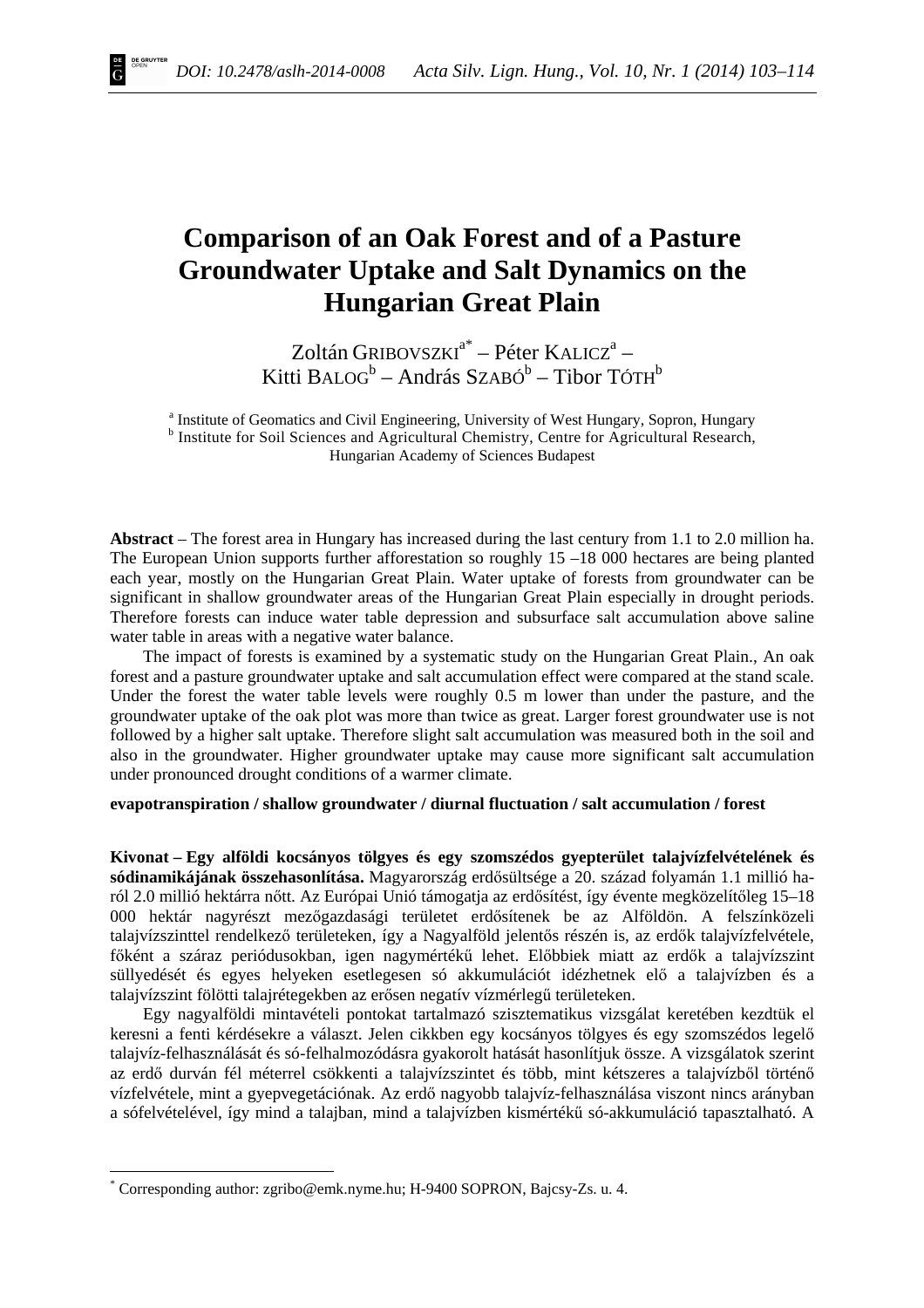klímaváltozás kapcsán a hosszabb száraz periódusokban előálló nagyobb párolgási kényszer (és nagyobb talajvízfelvétel) a mértnél sokkal jelentősebb sófelhalmozódást okozhat.

# **evapotranszspiráció / sekély talajvíz / napi ingadozás / só akkumuláció / erd**ő**k**

# **1 INTRODUCTION**

Significant afforestration is planned in Hungary (700 000 ha), and this plan is also supported by the EU (Andrasevits et al., 2005). The areas available for afforestration are generally less profitable for field crop production. Based on the analysis of the soil types of the formerly forested areas, Führer and Járó (2005) stated that the Hungarian Great Plain can be the most important region for afforestration. However the hydrological and climatic role of the forest is most critical in the Hungarian Great Plain. From a hydrological viewpoint, two basic situations are encountered:

- When the water table is deeper than the root zone (these are very critical sites for afforestration), and
- when groundwater can be a source of transpiration. In the later situation groundwater uptake of a forest is the most frequent theme of this research.

In the shallow water table areas, forest vegetation can change the water and salt balance of the soil (Nosetto et al., 2007) and these effects are manifested in the lowering of the water table (Major, 2002) and increase of salt concentration in certain soil and subsoil layers (Jobbágy and Jackson, 2004; Nosetto et al., 2007; Nosetto et al., 2008). In a shallow groundwater environment, the impact of a forest on groundwater and salt dynamics are reviewed by Szabó et al. (2012) specially focusing on the processes going on in the Hungarian Great Plain *(Figure 1).*

Forest evapotranspiration (sum of transpiration and interception) is generally higher than the evapotranspiration of neighbouring grasslands, because of the increased LAI (leaf area index) and root depth of the woody vegetation (Calder, 1998; Nosetto et al., 2005). These properties of a forest are especially true in the Great Plain with a subhumid climate, where the precipitation is less than the water demand of woody vegetation, so trees can survive arid periods if they can use groundwater resources as well (Ijjász, 1939; Magyar, 1961).

Móricz et al. (2012) compared the water balance of different land uses in Nyírség (Northeast part of the Hungarian Great Plain), and found that a common oak forest has approximately 30% more evapotranspiration (758 mm  $a^{-1}$ ) than a neighbouring fallow land  $(623 \text{ mm } a^{-1})$ . The difference is more significant (3 fold) in groundwater use of different vegetation types (oak: 243 mm  $a^{-1}$ , fallow: 85 mm  $a^{-1}$ ). The groundwater consumption was close to 60% of the total transpiration in the oak forest and approximately 30% on the fallow plot. Groundwater consumption was approximately 40% less in the wetter vegetation period of 2008 than in the drier growing season of 2007, despite the fact that the groundwater level was deeper during the drier summer. Thus, during the drier period both vegetation covers relied considerably on the available groundwater resources.

Magyar (1961) analyzed the root growth of seedlings in a saline environment and found that in a moderately saline soil environment, roots of seedlings can reach 3.5 m down to the water table in three years, but roots of elms can be detected 5.15 m deep two years after planting.

Under a forest, the water table can be detected deeper than under grassland if the trees are able to reach it. The difference of the water table level is larger in the growing season (Ijjász, 1939). Jobbágy and Jackson (2004) stated that the groundwater level can be 75 cm deeper under a forest. On the basis of their measurements in shallow groundwater areas of Kiskunság, the researchers Szodfridt and Faragó (1968) found that forest vegetation generally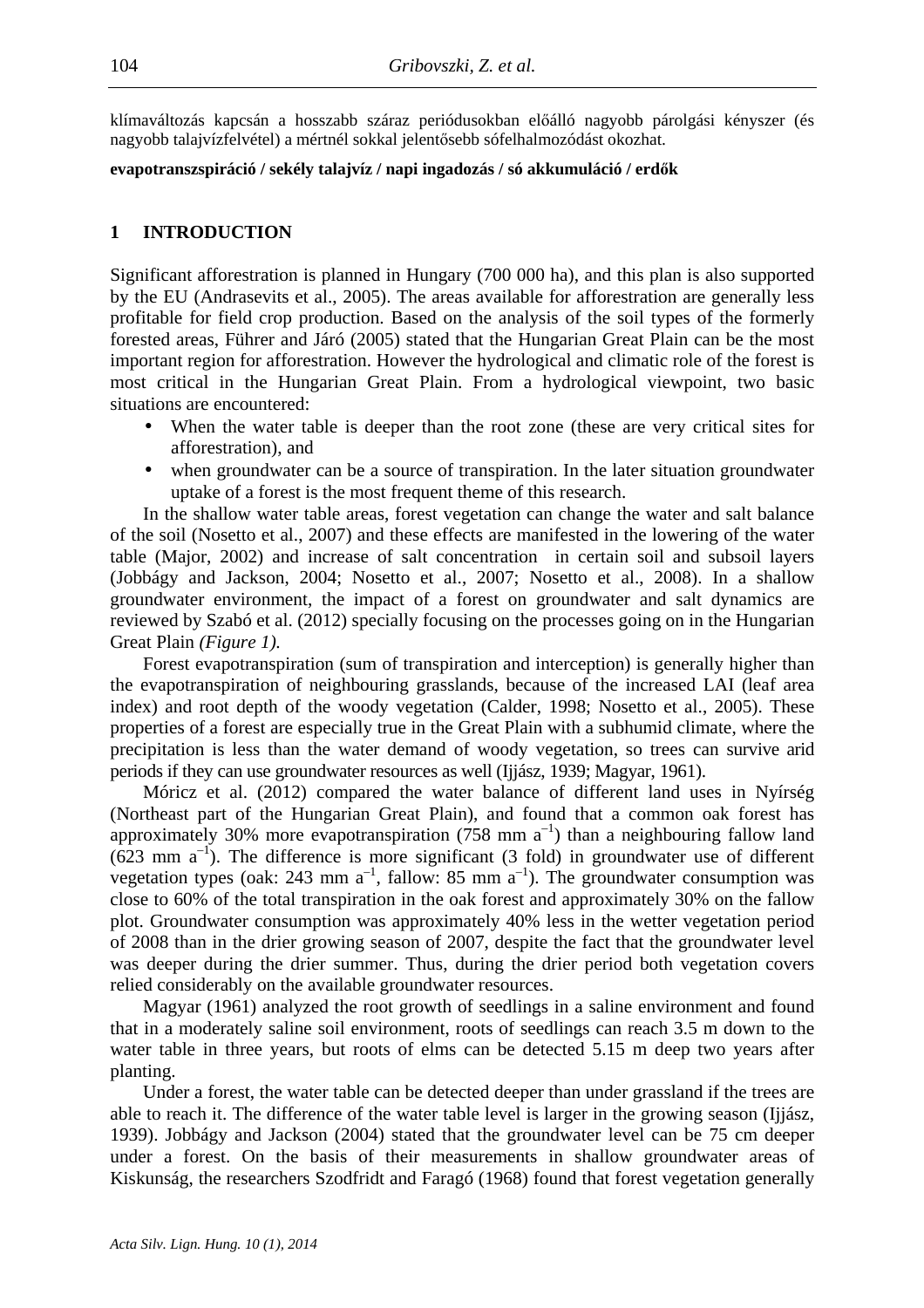lowers a water table 50–60 cm compared to herbaceous vegetation. But they also stated that on the sites where groundwater levels (in April) are found deeper than 2.5 m, only sparse herbaceous vegetation can survive under natural conditions. Major (2002) observed that under a coniferous forest compartment in Kiskunság, the water table can be 0.8–1.1 m deeper than under the neighbouring non-forested areas.

Szilágyi et al. (2012) analysed the evapotranspiration (determined by linear transformation of the MODIS daytime land surface temperature) in the Danube-Tisza Sand Plateau of the Hungarian Great Plain. According to land cover, the largest ET (about 505 mm  $a^{-1}$ ) was found over deciduous forests where the regional annual precipitation was 550 mm. On some locations ET is estimated to be larger than precipitation. These groundwater discharge areas in many locations overlap with forest cover. Often the dense and deep root system of forests can tap the shallow groundwater level (if it exists), thus leading to a high ET rate, frequently exceeding the rate of precipitation which the area receives. In the groundwater discharge areas, the average annual ET for the forests is  $620 \text{ mm a}^{-1}$ , which is about 70–80 mm more than the mean annual precipitation rate of the region. This negative water balance can be maintained if forests create a local depression in the water table so as to induce groundwater flow directed toward them (*Figure 1*).

Detailed investigation of the afforestation in the Hungarian Great Plain is being carried out through the systematic study of all affecting factors, like climatic water balance, water table depth and salinity, tree species, subsoil layering and stand age (in the frame of the OTKA NN 79835 project). The aim of this paper is to describe the complex interrelation of these factors in such a way that the effect of planned new afforestations could be predicted.



*Figure 1. Impact of forest vegetation on water and salt balance of a shallow groundwater site (hypothetical model). ET evapotranspiration, P precipitation, EC (electrical conductivity), GW groundwater.* 

# **2 MATERIALS AND METHODS**

#### **2.1 Site description**

Altogether 108 plots of forested and nearby non-forested land were sampled in the above mentioned project. At the stand scale, 18 representative forested and accompanied nonforested stands (from the 108) are monitored intensively. In this paper the dataset of two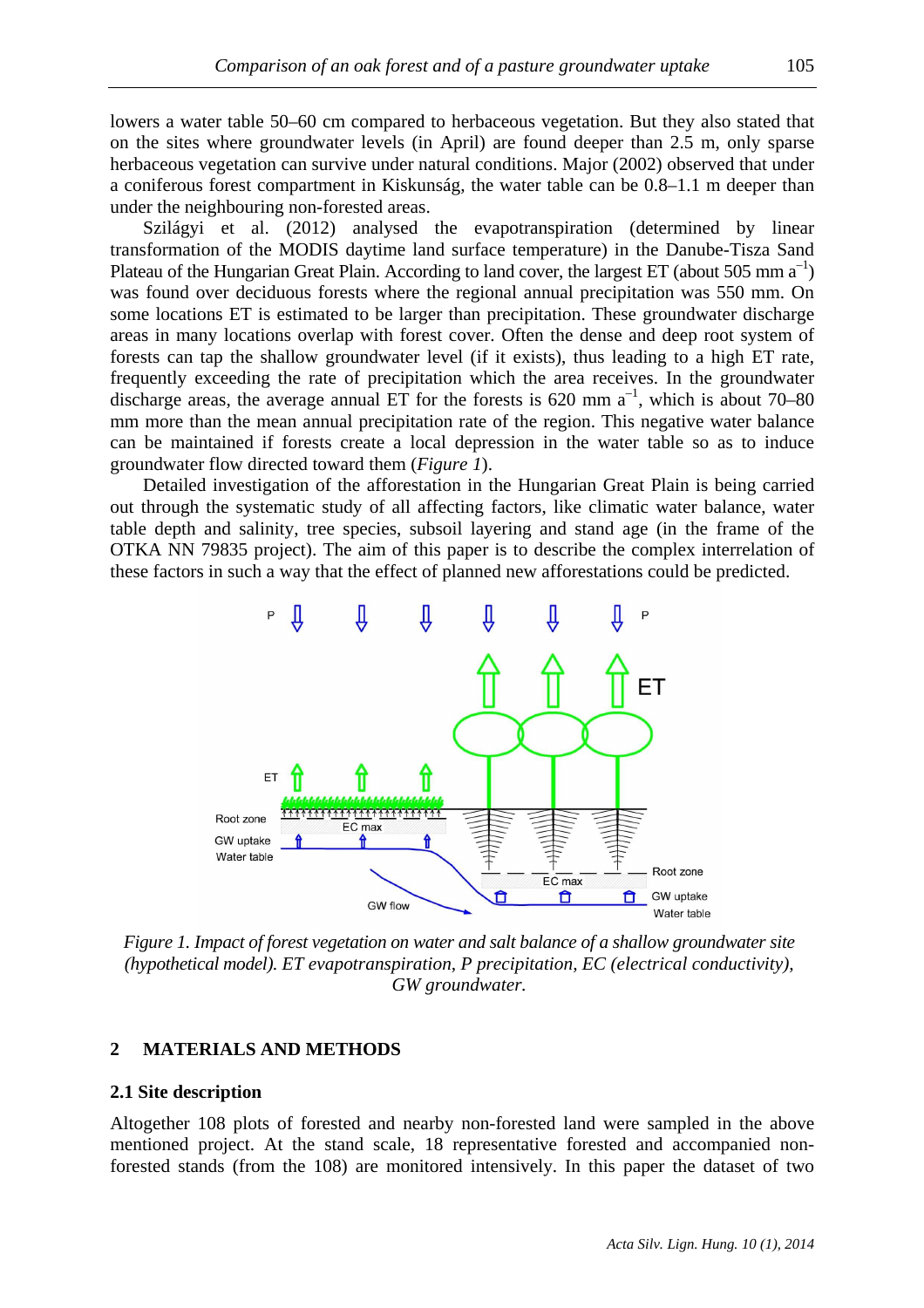neighbouring plots (a common oak forest [60 years old, 22 m high closed forest] and a grass stand [without shrubs]) were compared next to Jászfelsőszentgyörgy (47 29' N, 19 46' E) in the very dry summer of 2012 (*Figure 2*). These vegetation types are very typical in the Hungarian Great Plain.

 On historical land use maps, no forest cover could be found in the area between 1780 and 1914. Afforestation started after 1914 on the oak plot, but the pasture site was never forested. The area has a flat topography. The geological basis of the research area is fluvial sediments, mostly sand and silt.



*Figure 2. Geomorphological map with land use and location of monitoring plots with GW wells. Oak plot well is indicated by F13 and pasture plot well by F14.* 

# **2.2 Data collection**

GW wells are installed in the common oak forest (F13) and in the grass covered pasture (F14) 7 and 6 m deep in the neighbourhood of Jászfelsőszentgyörgy (located in northern part of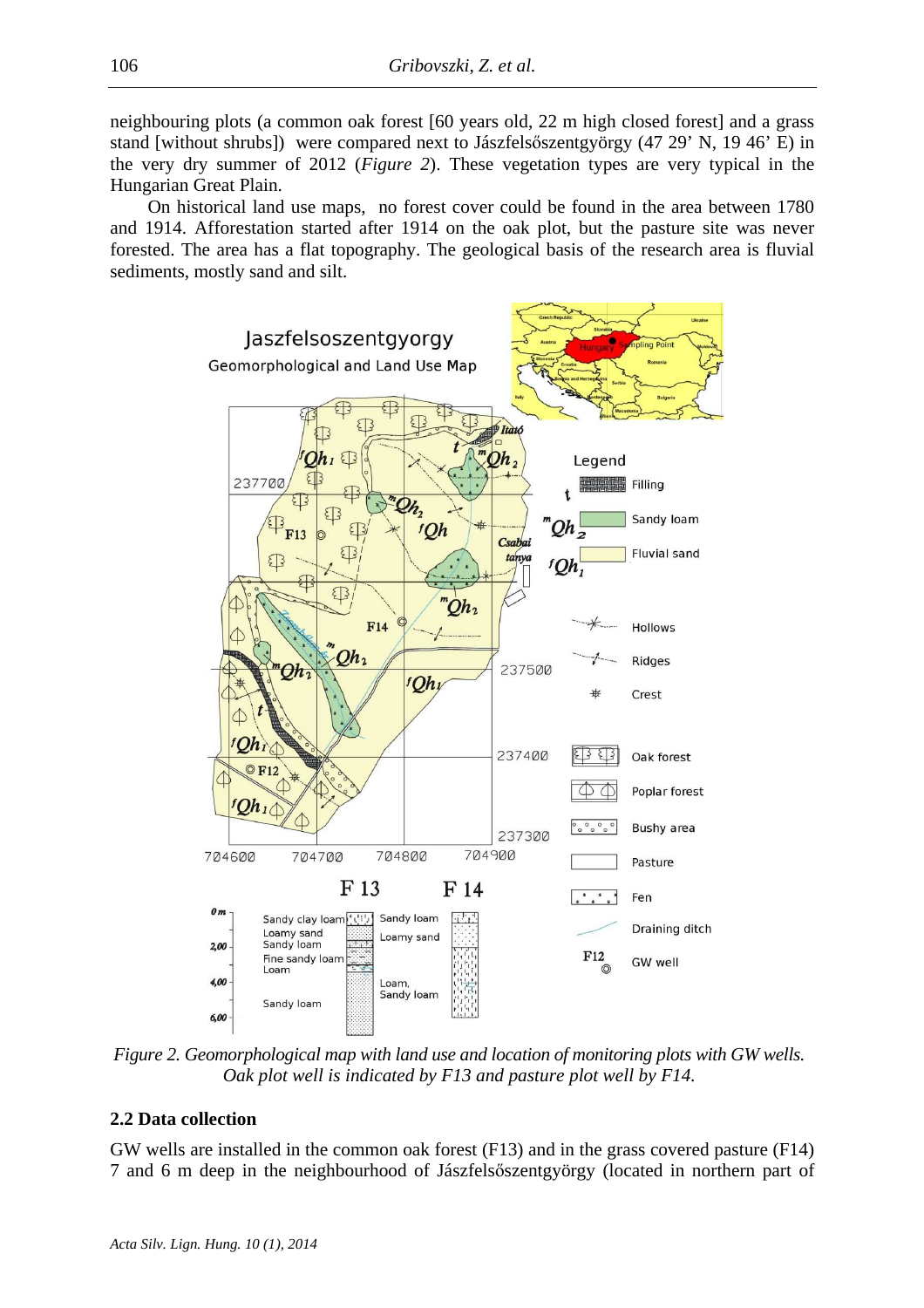Great Plain). The geological layers of the plots can be seen in *Figure 2*. GW wells were instrumented with vented pressure transducers (www. dataqua.hu) and a meteorological station was placed in the neighbourhood on a pasture in the first days of July, 2012. Pressure transducers take readings at 15 minute intervals (for calculation of ET from groundwater) and the meteorological station collects standard meteorological parameters (temperature, relative humidity, net radiation, wind speed and precipitation) every 5 minutes (for calculation of reference ET). Only the first month of dataset is adequate for further analysis because of an error in the data collectors.

Water table levels from the surface and precipitation can be seen in *Figure 4* as a representation of the collected dataset.

At both sites a mineral soil was sampled at depths of 10, 30, 50, 70, 90 cm (20 cm intervals) and at 50 cm intervals down to the depth of the GW wells. Electrical Conductivity was determined in a 1:2.5 soil-water extract (for calculation of salt content). Soil texture was specified according to particle size distribution determined by the pipette method. Groundwater was also sampled for electrical conductivity, measured by a conductivity meter.

#### **2.3 Evapotranspiration calculation method**

In shallow groundwater areas, vegetation can take up water both from unsaturated or saturated zones. If groundwater was used by vegetation, a diurnal signal can be detected in the water table hydrograph (White 1932, Gribovszki et al. 2010). The amplitude of the signal depends on the soil texture and magnitude of groundwater uptake (*Figure 5*). The riparian-zone groundwater ET estimation technique of Gribovszki et al. (2008), based on the diurnal fluctuations of the groundwater levels (by further developing of the original White (1932) method), were used.

The ET-estimation method employs the water balance equations (written for the saturated zone)

$$
\frac{\partial S}{\partial t} = S_{y}(t, h) \frac{\partial WT}{\partial t} = Q_{i} - Q_{o} - ET_{gw} = Q_{net} - ET_{gw}
$$
\n(1)

where  $dS/dt$  [ $L^{3}T^{-1}$ ] is the time-rate of change in groundwater storage (S), h [L] the average groundwater level (above reference),  $S_y$  the specific yield,  $Q_i$ , the incoming discharge  $[L^3T^{-1}]$ to the unit land area, and  $Q_o$ , the outgoing discharge from the unit land area  $[L^3T^{-1}]$ .

The net supply/replenishment rate is the difference of the incoming and outgoing discharges to and from,  $Q_{net} = Q_i - Q_o$ ,  $[L^3T^{-1}]$ .  $ET_{gw}$ , is evapotranspiration (directly or indirectly) from the groundwater.

In order to obtain the net supply rate (*Qnet*), an empirical method (using characteristic points) was employed (*Figure 3*):

- The maximum of  $Q_{net}$  for each day was calculated by selecting the largest positive time-rate of change value in the groundwater level readings, such as  $Q_{net} = S_y \Delta h / \Delta t$ .
- The minimum of  $Q_{net}$  was obtained by calculating the mean of the smallest time-rate of change in *h* taken in the predawn/dawn hours. The averaging is necessary in order to minimize the relatively large measurement error when the changes are small.
- The resulting values of the  $Q_{net}$  extrema then were assigned to those temporal locations where the groundwater level extrema took place.
- It was followed by a spline interpolation of the  $Q_{net}$  values to derive intermediate values between the specified extrema (Gribovszki et al. (2008)).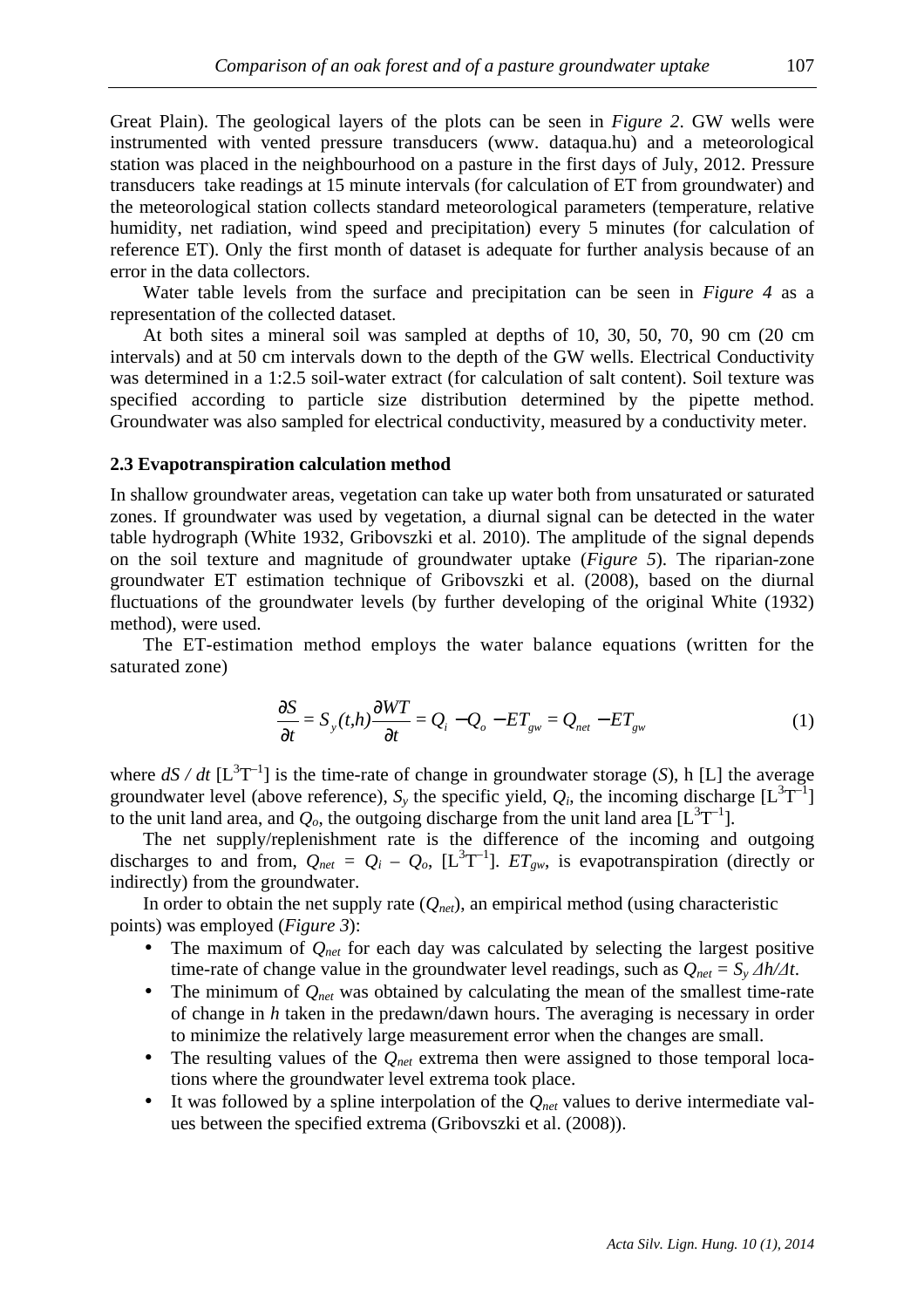

*Figure 3. Graphic representation of the empirical method, Qnet is replenishment rate, dWT/dt is the time rate of change of water table, Char. Points is the characteristic points of replenishment rate* 

Finally, after calculating the  $Q_{net}$  values, the  $ET_{gw}$  rates can be obtained by rearranging the former water balance equation as

$$
ET_{gw} = S_y \left(Q_{net} - \frac{dh}{dt}\right)
$$
 (2)

 $S<sub>v</sub>$  values (as readily available specific yield) were estimated on the basis of the texture class of soil layers in the depth interval of diurnal fluctuations according to Loheide et al. (2005). The soil texture class (similar for both stands) was loam and sandy loam in the depth of the water table. Therefore  $S_y$  is between 0.045–0.055 roughly 0.05.

*ET* values Penman-Monteith ET (*PM\_ET*) rates (for a grass reference surface) were calculated from the meteorological dataset as a comparative reference (Allen et al., 1998).

## **3 RESULTS AND DISCUSSION**

#### **3.1 Water table levels and fluctuation**

Water table depression in the forest next to an adjacent pasture together with a significant difference in the amplitude of diurnal fluctuations suggested an increased groundwater use of the forest (*Figure 4*).

Differences in water table levels from the surface were 0.44 m on average during July 2012 (*Figure 4)*. In contrast when groundwater levels are expressed in absolute values (a.s.l) the difference became 0.9 m (because of the lower elevation of the oak stand). Both of the differences mean a depression in water table under the forest. The magnitude of the depression was similar to the water table drop determined by Nosetto et al. (2007) on a planted oak forest and adjacent grassland in the Hortobágy region (0.26–0.60 m) and those determined by Móricz et al. (2012) by comparing a common oak stand and a neighboring fallow plot in Nyírség (in a dry period of the growing season 0.5–0.6 m).

The sinking of the water table was similar during the sampled period (0.37 m/month for oak and 0.35 m/month for pasture). It should be noted that the period analyzed was after a dry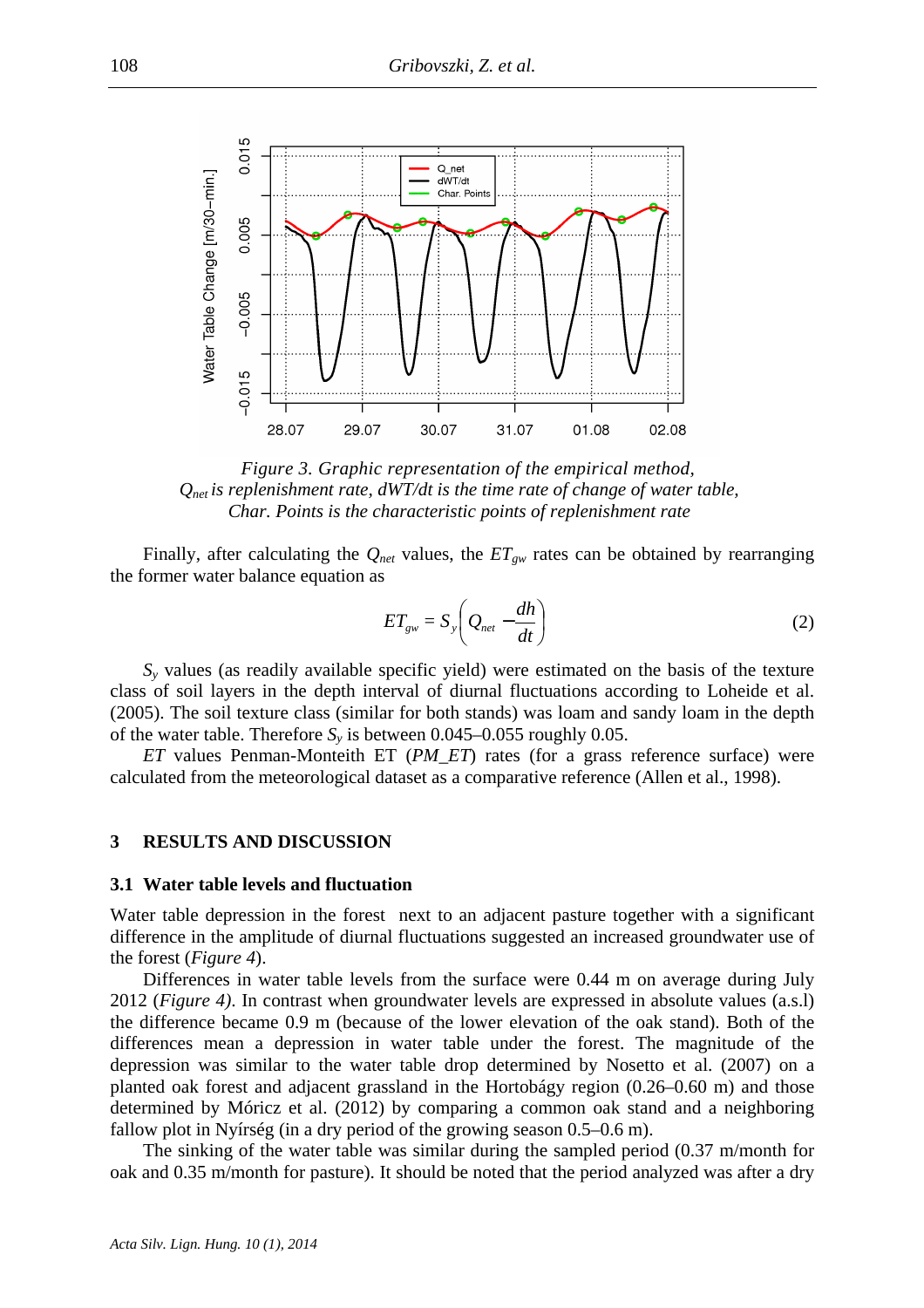spring. Therefore the water table was almost in its lowest position. (Therefore we are close to the very end of the general groundwater recession curve, where further decay is very slow).

Rainfall interrupted the fluctuations at both places (e.g. July 11) but this is probably not the effect of a surplus recharge to the groundwater (because the water table was relatively deep) nor a cessation of groundwater use of vegetation (*Figure 4*).



*Figure 4. Water table from the surface under the oak (forest) and grass (pasture) sites (07. 07. 2012. – 05/ 08/ 2012.)*

The amplitude of groundwater fluctuation for a forest is more than twice as large (16/2 cm) than for a pasture (7.2/2 cm) (*Figure 5)*. The appearance of a diurnal signal under a pasture shows us the groundwater uptake of grass vegetation. The magnitude of the fluctuation has a strong connection to groundwater use (Soylu et al., 2012) so it shows us the more significant groundwater use of a forest (because the soil textures of the two plots are similar: sandy-loam, loam). The magnitude of the fluctuation was higher than calculated by Nosetto et al. (2007) (5.5 cm on average for oak forest), but similar to that determined by Móricz et al. (2012) (14 cm for an oak forest and 2 cm for the fallow plot in dry periods) for similar soil types.

 The time of the maximum and minimum groundwater levels were the same for both land covers (9h for max. and 20h for min.) validating that the inducing effect is the same (*Figure 5*).



*Figure 5. Diurnal fluctuations in water table levels comparing an oak (forest) and a grass (pasture) site*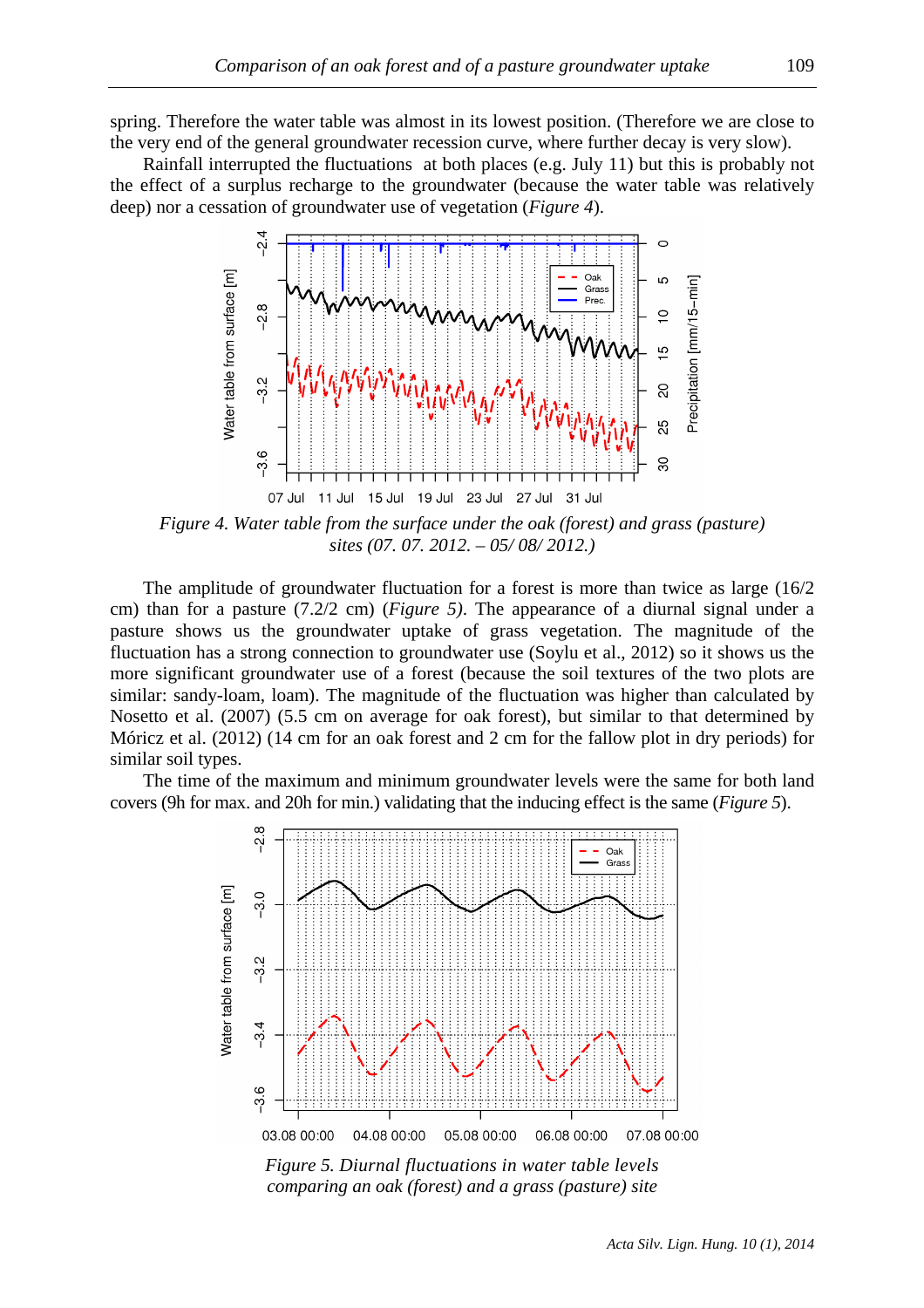### **3.2 ETgw values for an oak and a pasture site**

Using the empirical ET estimation technique of Gribovszki et al. (2008), the groundwater uptake of different vegetation types, were calculated in a very dry period of summer 2012.

*Figure 6* shows *ET* rates with 30-min frequency and in *Figure 7 ET* rates with daily frequency are shown.



*Figure 6. Calculated ET rates with 30-min frequency*



*Figure 7. ET rates aggregated to a daily scale* 

ET rates have the following characteristics: Groundwater uptake of an oak stand (mean: 7.5 mm/day) is a bit higher than *PM\_ET*, (mean: 6.6 mm/day). Pasture (grass)  $ET_{gw}$  (mean: 3.5 mm/day) is less than half of the oak.

A rate higher than the potential rate values for oak can be found because the potential ET value was calculated for a grass reference surface. If calculation of potential ET had been conducted for rougher surface conditions and for higher LAI of the forest, the ET values would have been higher because of the greater atmospheric and canopy conductance of the forest canopy.

The daily groundwater uptake seems to be great, but the data seem to be acceptable taking into account that the period of analyses was very hot and till July of 2012 soil profile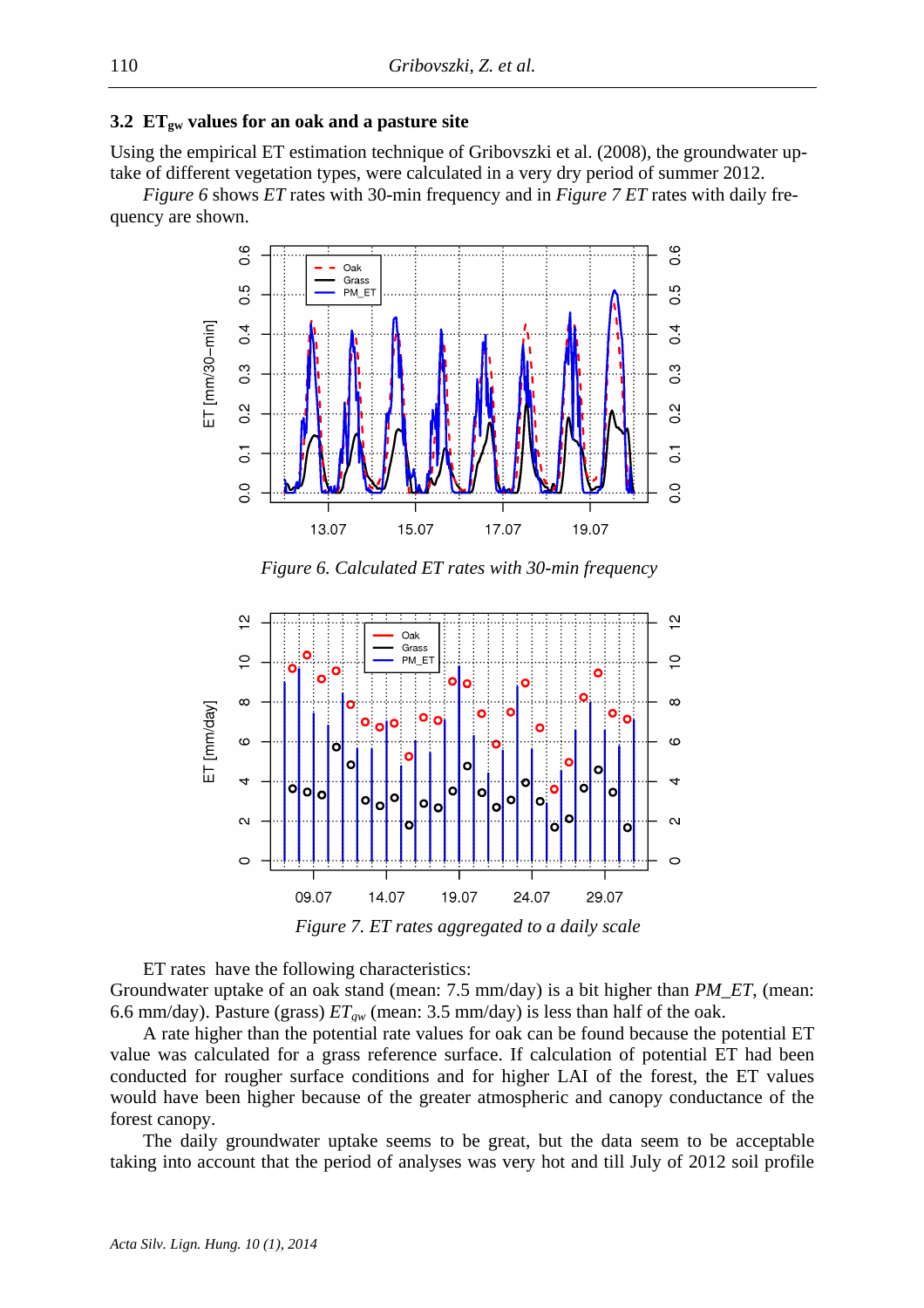had already lost almost all of the moisture stored in preceding periods and all around there is a dry and warm environment. (Therefore the oasis effect can enhance *ET*).

As a comparison, ET values of Nosetto et al. (2007) in Hortobágy determined a 1.9 mm/day (up to 3.2 mm/day) groundwater ET for an oak forest on the basis of diurnal fluctuation of the water table. In that study the groundwater levels were significantly lower (on average 5 m) and the measurement period was in autumn. Therefore the higher values are possible in our case. In contrast using a diurnal method Butler et al. (2007) obtained groundwater ET rates of 2.9–9.3 mm/day for mixed vegetation types based on continuous groundwater level readings at groundwater depths between 0.3 and 3.4 m from the surface. Therefore calculated groundwater ET rates were close to total ET as in our case.

It must be noted that determination of readily available  $S<sub>v</sub>$  is a weak point in all diurnal signal based ET estimation methods. Therefore the above determined ET values are not absolutely accurate, but the ratio of ET for different land covers is more accurate.

The correlation values between *PM\_ET* and estimated groundwater ET rates are the following (*Table 1*).

| Stand      | 30-min scale | Daily scale |
|------------|--------------|-------------|
| Oak-PM     | $0.938***$   | $0.853***$  |
| Pasture-PM | $0.816***$   | $0.743***$  |

*Table 1. Correlation coefficients (r) between reference PM\_ET and estimated ETgw values* 

Oak-PM means correlation between ETgw of Oak site and reference ET (PM\_ET)

Pasture-PM means correlation between ETgw of Pasture site and reference ET (PM\_ET)

\*\*\* Signif. code, p-value is less than 0.001

The stronger correlations (also for 30-min and daily scales) between *Oak\_ET* and *PM\_ET* showed that during the analyzed period these parameters are very similar. It means that *Oak ET* reached the magnitude of potential ET and the water used for *ET* was mostly consumed from groundwater according to the meteorological constraint because there is no usable soil moisture in the soil column in this very dry period. The better correlation of pasture at a 30-min scale means that the diurnal shape of the two curves is similar, but the lower correlation for the daily scale shows a lower correspondence of *Pasture\_ET* to meteorological factors. (Probably the root system of grass is not as adequate for as much groundwater uptake as that of the forest).

# **3.3 Salt Dynamics**

Specific electric conductivity, which is strongly correlated with salt content, was measured to evaluate salt accumulation (*Figure 8*). The greatest difference in soil salt content between two land use types was detected in the upper part of the soil and at a depth of 350 cm. The specific conductivity values were 127 and 70 µS/cm higher in the soil of an oak forest at that depth. As a comparison, conductivity values measured by Nosetto (2007) in a similar oak and grassland comparison in Hortobágy) were generally 2–5 times higher than in this study. The vertical profile distribution was different in Hortobágy (Nosetto 2007) showing significantly higher conductivity values for grass in upper soil layers, which cannot be detected in Jászfelsőszentgyörgy. The higher conductivities of lower soil layers (above the groundwater) for oak forests showed a similar tendency at Jászfelsőszentgyörgy and Hortobágy.

The salt content of the groundwater was also slightly greater under the oak plot. (The conductivities of groundwater are: oak-1023, pasture-960 µS/cm). The differences do not mean any problem for forest vegetation productivity and vitality, but salt accumulation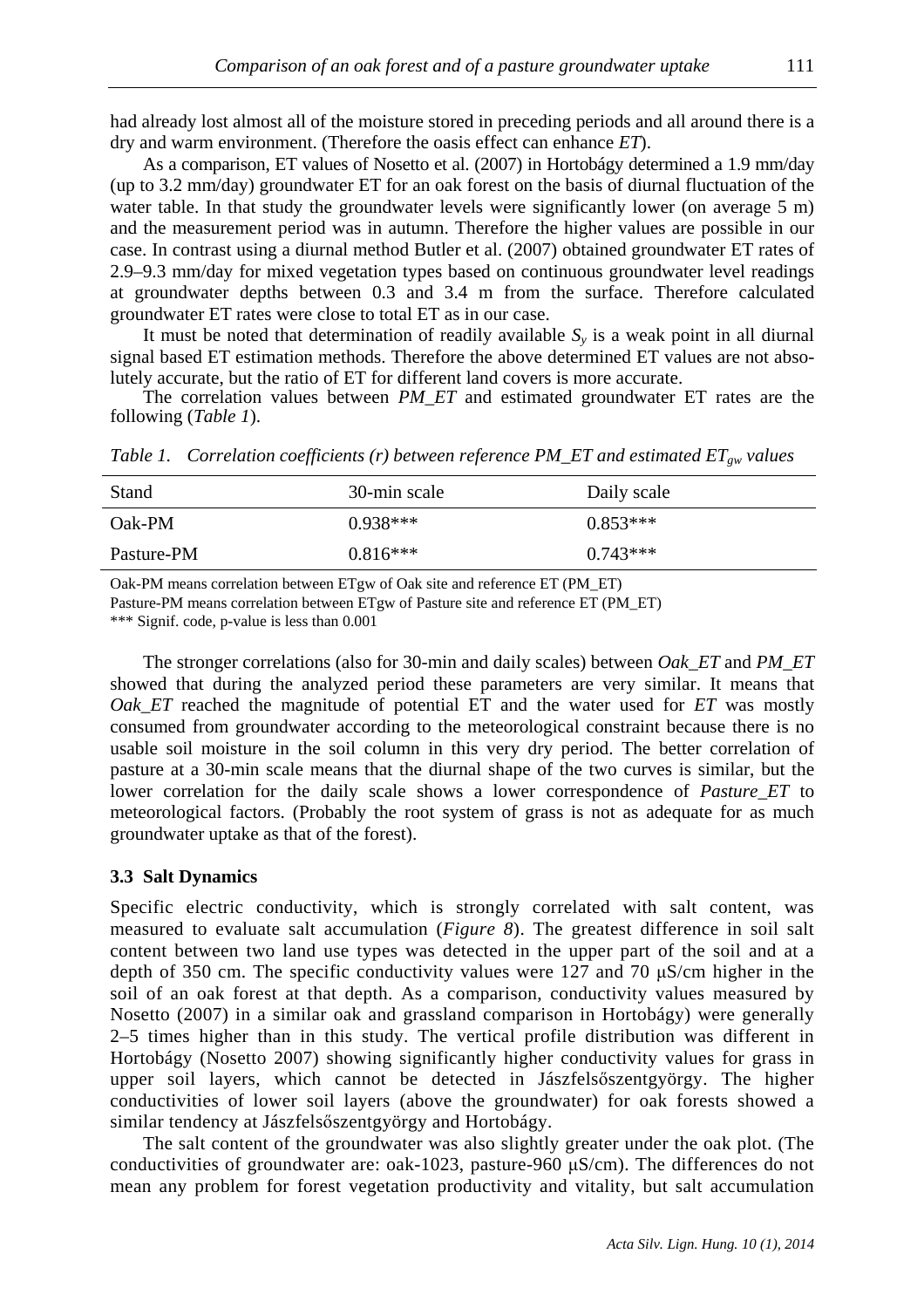induced by climate change can be a long term effect of afforestration in these kinds of soils and hydrological combinations. Nosetto et al. (2007) also detected a higher conductivity of groundwater under an oak forest than under grassland in Hortobágy, but the absolute magnitudes were significantly higher at 4900 µS/cm and 2000 µS/cm under an oak forest and grassland.



*Figure 8. Electrical conductivity (EC) profile under the pasture and oak forest*

# **4 CONCLUSIONS**

Hydrological characteristics of earlier land uses during the last century (grassland and arable land) in the Great Plain are significantly different from those of the forest. A larger biomass needs a higher amount of transpiration which can be taken up from the groundwater by the deeper root system of the forest if precipitation is insufficient. Increased groundwater uptake results in a depression of the water table under forest covered sites in areas with a shallow groundwater table.

The larger amount of forest groundwater use is not parallel with salt uptake. Therefore salts can accumulate in both the soil and groundwater. The measured differences in salt content are small compared to similar research results for clayey soils (Nosetto et al. 2007). However in the long run, and taking into account longer dry periods induced in the future by climate change, this process can result in the decline of biological production of a forest.

*Table 1* summarizes the results of these processes comparing an oak forest and neighboring pasture on the basis of the dataset of this study.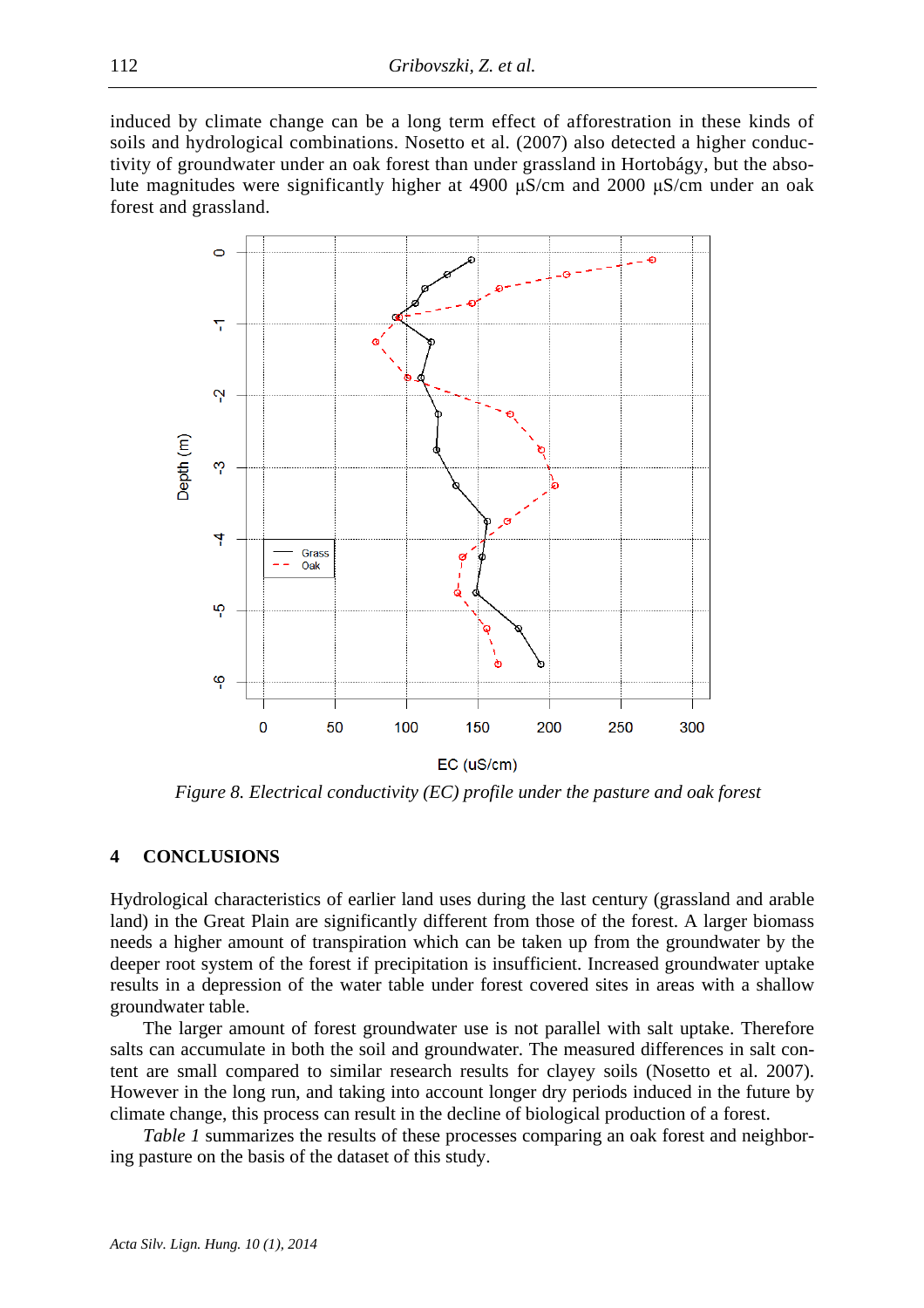| Parameter                         | Oak   | Pasture | Process                                  |
|-----------------------------------|-------|---------|------------------------------------------|
| $EC GW (\mu S/cm)$                | 1023  | 960     | Salt cc. of GW increases                 |
| EC soil $0-20$ cm $(\mu S/cm)$    | 272   | 145     | Salt accumulation in upper soil layer    |
| EC soil 300–350 cm $(\mu S/cm)$   | 204   | 134.9   | Salt accumulation in lower soil layer    |
| GW level (asl [mBf])              | 101.5 | 102.4   | Water table depression $(0.9 \text{ m})$ |
| Water table depth (m from suface) | 3.26  | 2.82    | Water table difference from surface      |
|                                   |       |         | $(0.44 \text{ m})$                       |
| Diurnal signal amplitude (cm)     | 16    | 7.2     | Stronger diurnal signal of oak           |
|                                   |       |         | (ratio 2.2)                              |
| ET from GW $\text{(mm/day)}$      | 7.6   | 3.3     | Greater GW uptake of oak (ratio 2.3)     |

*Table 1. Summary of impacts of an oak forest on water and salt dynamics (EC=electric conductivity; GW=groundwater)* 

**Acknowledgements:** The research of Zoltán Gribovszki was supported by the European Union and the State of Hungary, co-financed by the European Social Fund in the framework of TÁMOP 4.2.4. A/2-11-1-2012-0001 'National Excellence Program'. The relating research group was also supported by a fund from OTKA (NN 79835) and TAMOP-4.2.2.A-11/1/KONV-2012-0013 project.

# **REFERENCES**

- ALLEN, R.G. PEREIRA, L.S. RAES, D. SMITH, M. (1998): Crop evapotranspiration Guidelines for computing crop water requirements. Vol. 56 of FAO Irrigation and Drainage. FAO, Rome, URL http://www.fao.org/docrep/X0490E/x0490e06.htm.
- ANDRASEVITS, Z. BUZÁS, GY. SCHIBERNA, E. (2005): Current afforestation practice and expected trends on family farms in West Hungary. Journal of Central European Agriculture, (5): 297–302.
- BUTLER, J.J. KLUITENBERG, G.J. WHITTEMORE, D.O. LOHEIDE II, S.P. JIN, W. BILLINGER, M.A. – ZHAN, X. (2007): A field investigation of phreatophyte-induced fluctuations in the water table. Water Resour. Res. 43: W02404. doi: 10.1029/2005WR004627.
- CALDER, I. R. (1998): Water use by forests, limits and controls. Tree Physiol, 18: 625–631.
- FÜHRER, E. JÁRÓ, Z. (2005): Az erdővagyon bővítése a mezőgazdaságilag gazdaságosan nem hasznosított földterületek beerdősítésével [Forest cover enlargement by afforestration of economically non rentable agricultural lands] (in Hungarian) In: Molnár S. (Szerk.): Erdő-fa hasznosítás Magyarországon. NyME FMK. Sopron. 130–136.
- GRIBOVSZKI, Z. KALICZ, P. SZILÁGYI, J. KUCSARA, M. (2008): Riparian zone evapotranspiration estimation from diurnal groundwater level fluctuations. Journal of Hydrology 349: 6–17, http://dx.doi.org/10.1016/j.jhydrol.2007.10.049
- GRIBOVSZKI, Z. SZILÁGYI, J. KALICZ, P. (2010): Diurnal fluctuations in shallow groundwater levels and in streamflow rates and their interpretation - a review. Journal of Hydrology 385: 371– 383, http://dx.doi.org/10.1016/j.jhydrol.2010.02.001
- IJJÁSZ, E. (1939): A fatenyészet és az altalajvíz, különös tekintettel a nagyalföldi viszonyokra [Forest and groundwater connections in Hungarian Great Plain] (in Hungarian) Erdészeti Kísérletek, 42:  $1-107$ .
- JOBBÁGY, E. G. JACKSON, R. B. (2004): Groundwater use and salinization with grassland afforestation. Global Change Biol., 10: 1299–1312.
- LOHEIDE II, S.P. BUTLER, J.J. GORELICK, S.M. (2005): Use of diurnal water table fluctuations to estimate groundwater consumption by phreatophytes: A saturated–unsaturated flow assessment. Water Resour. Res. 41: W07030. doi: 10.1029/2005WR003942.